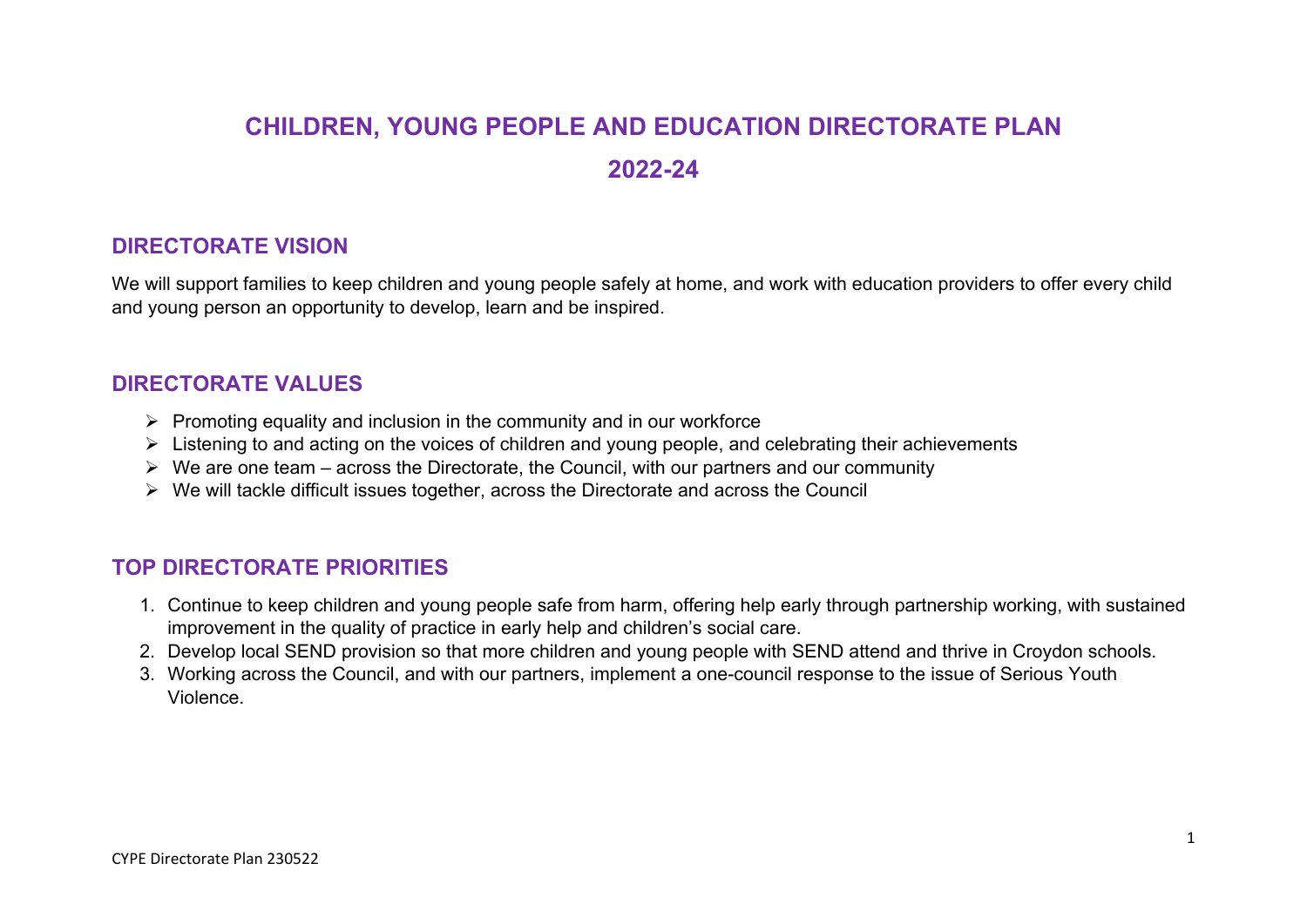This is an exciting time for our directorate. Together we are committed to improving the outcomes for children and families in Croydon. We recognise that to do this we need to work with each other and across the council, as well as with our partners – health, the police, schools, the voluntary sector as well as with our most important partners: children, young people and their families.

We have a talented, committed and passionate workforce across the directorate, all of whom work in different but equally important ways to support Croydon's children and young people to achieve the good outcomes they deserve. As we move into a new phase where we build on the improvement work undertaken and systems and processes now in place to maintain efficient and effective good quality services at value for money, we need to ensure we have the support and opportunities in place for staff to develop and progress in Croydon.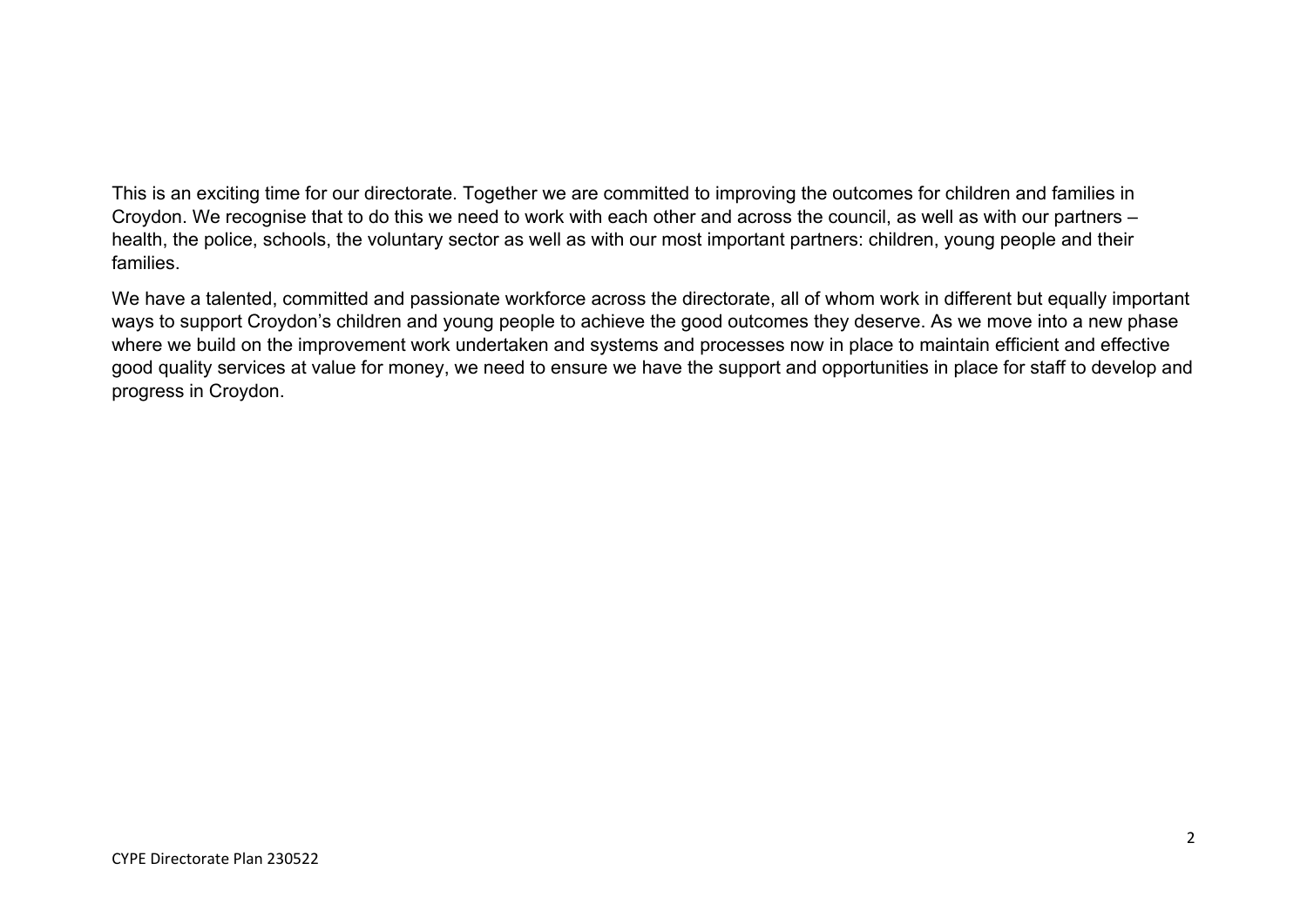# **Children and Young People in Croydon**



## Pupil characteristics, Jan 21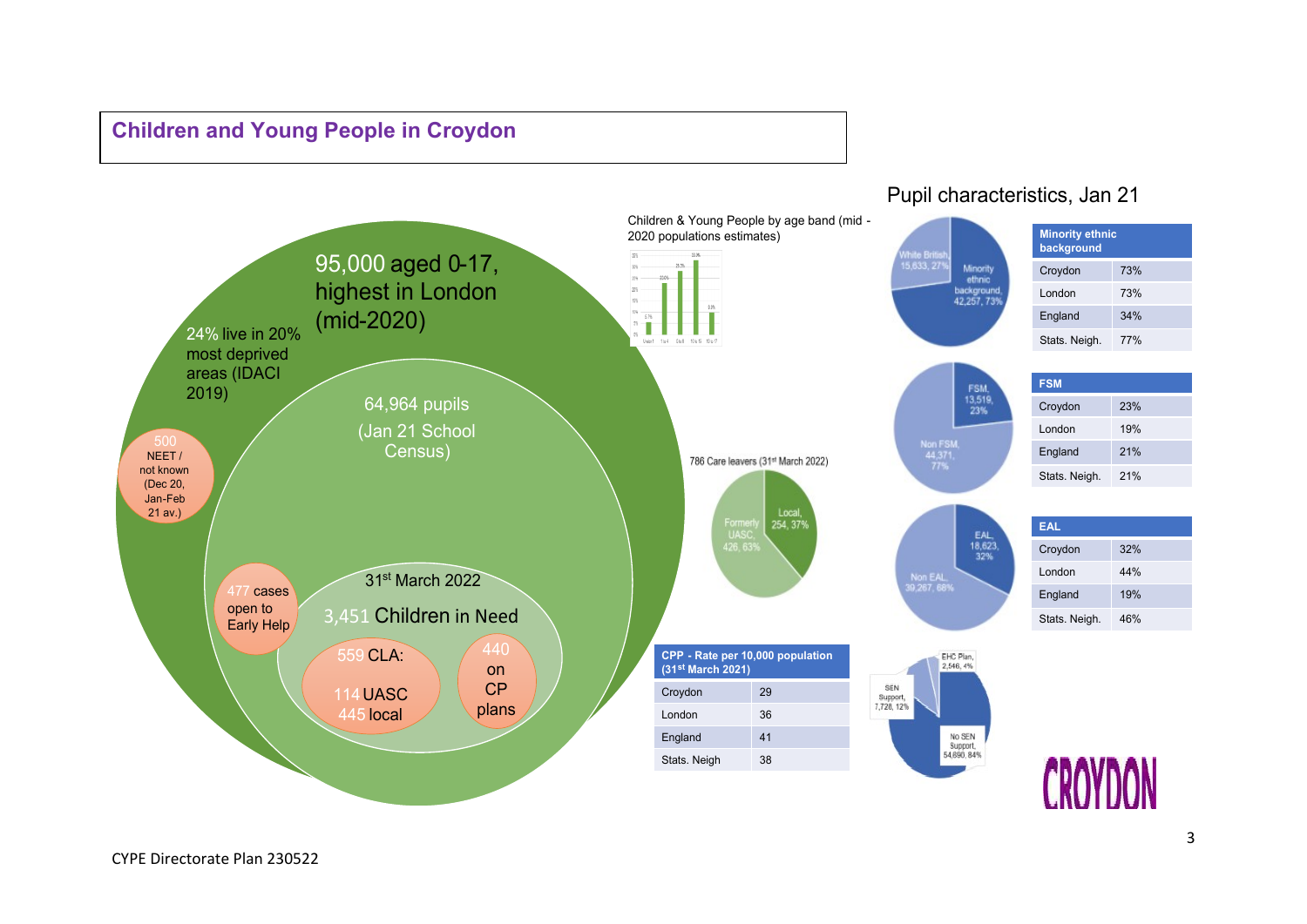The Children, Young People & Education (CYPE) Directorate is made up of three divisions:

- Children's Social Care and Early Help (Director, Róisín Madden)
- Education (Director, Shelley Davies)
- Quality, Commissioning, Performance & Improvement and Deputy DCS (Director, Kerry Crichlow)

# **CONTEXT – Croydon and National**

## **CROYDON CONTEXT**

The service transformation that lifted children's services from an inadequate Ofsted rating to overall good in March 2020 was underpinned by significant investment to drive the transformation of services. The children in care and care leavers services were rated as requires improvement and Ofsted made 4 key recommendations for continued improvement across the service.

In June 2021 Croydon received an Ofsted focused visit which looked at the Front Door and Early Help and reported that despite the immense challenges presented by the COVID-19 pandemic, the significant changes to the permanent senior leadership team and the considerable, ongoing and far-reaching local authority financial challenges, staff at the front door were making safe and appropriate decisions on most referrals.

In October 2021 the SEND Local Area inspection found that leaders in Croydon understand the context of the area well and, especially since 2018, have used their knowledge to develop a coherent and ambitious SEND strategy. This has improved the pace of improvement and means that leaders are tackling the right things in the right order. Croydon is one of the few areas that was not required to compete a statement of action.

Croydon sees a disproportionate number of unaccompanied asylum seeking children arriving due to the location of the Home Office's Lunar House. Following lengthy negotiations with the Department for Education, Home Office and Department for Levelling Up and Communities a grant award of £2.357m was secured in August 2021 to address the substantial, additional and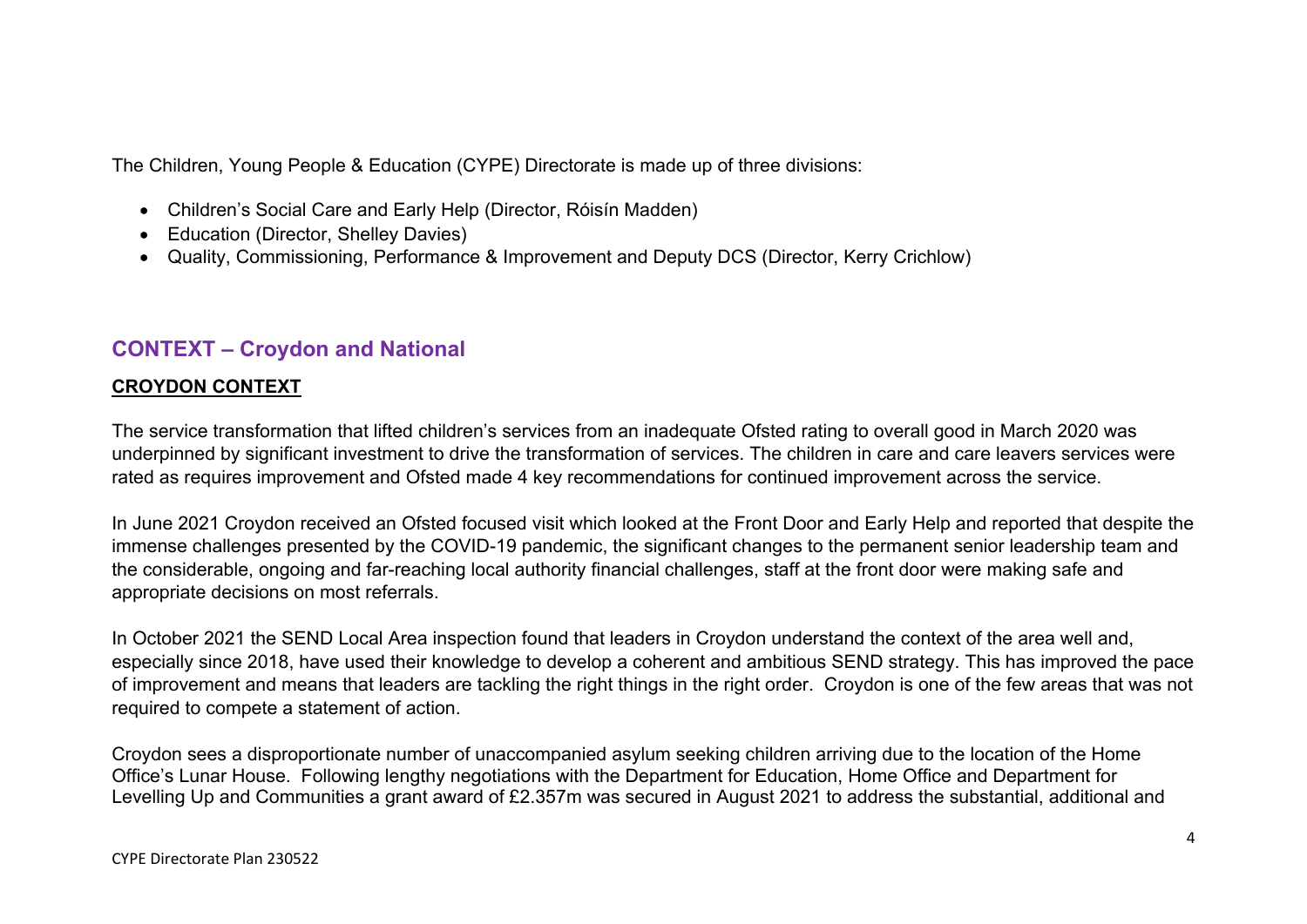disproportionate costs falling to the council in 2021-22 as a result of the location of Lunar House in the borough. Modelling suggests that even with this grant, there will continue to be a gap in funding over the lifetime of this plan, and we will continue to engage with central government in order to highlight this.

Over 2021, significant work was undertaken to assess how we deliver children's social care services in Croydon in order to reduce the cost of services and work within the council's available resources, delivering ambitious savings as part of the MTFS. Recent benchmarking is showing that if the MTFS savings are achieved as planned, Croydon will have moved from one of the highest children's services spenders to below London average by 2023-24 if unaccompanied asylum seeking children costs are removed.

Croydon children's services are therefore in a much stronger position than two years ago. The directorate now needs to focus on the next phase: building on the positive feedback from regulatory visits and addressing the recommendations and learning points, retaining its sharp focus and grip on spend, and maximising opportunities with its partners to support children and young people to achieve the very best outcomes possible**.**

# **National Context**

#### **SEND Green paper**

On 29 March the Government published the **SEND Review: Right [support,](https://www.gov.uk/government/consultations/send-review-right-support-right-place-right-time) right place, right time**, a consultation on the special educational needs and disabilities (SEND) and alternative provision system in England. The consultation sets out proposed reforms to the SEND and alternative provision (AP) system that seek to address three key challenges:

- poor outcomes for children and young people with SEN or in alternative provision
- navigating the SEND system and alternative provision is not a positive experience for children young people and their families
- despite unprecedented investment the system is not delivering value for money for children young people and families

The plans to reform the system will be open for a 13-week public consultation, and Croydon will be submitting a response.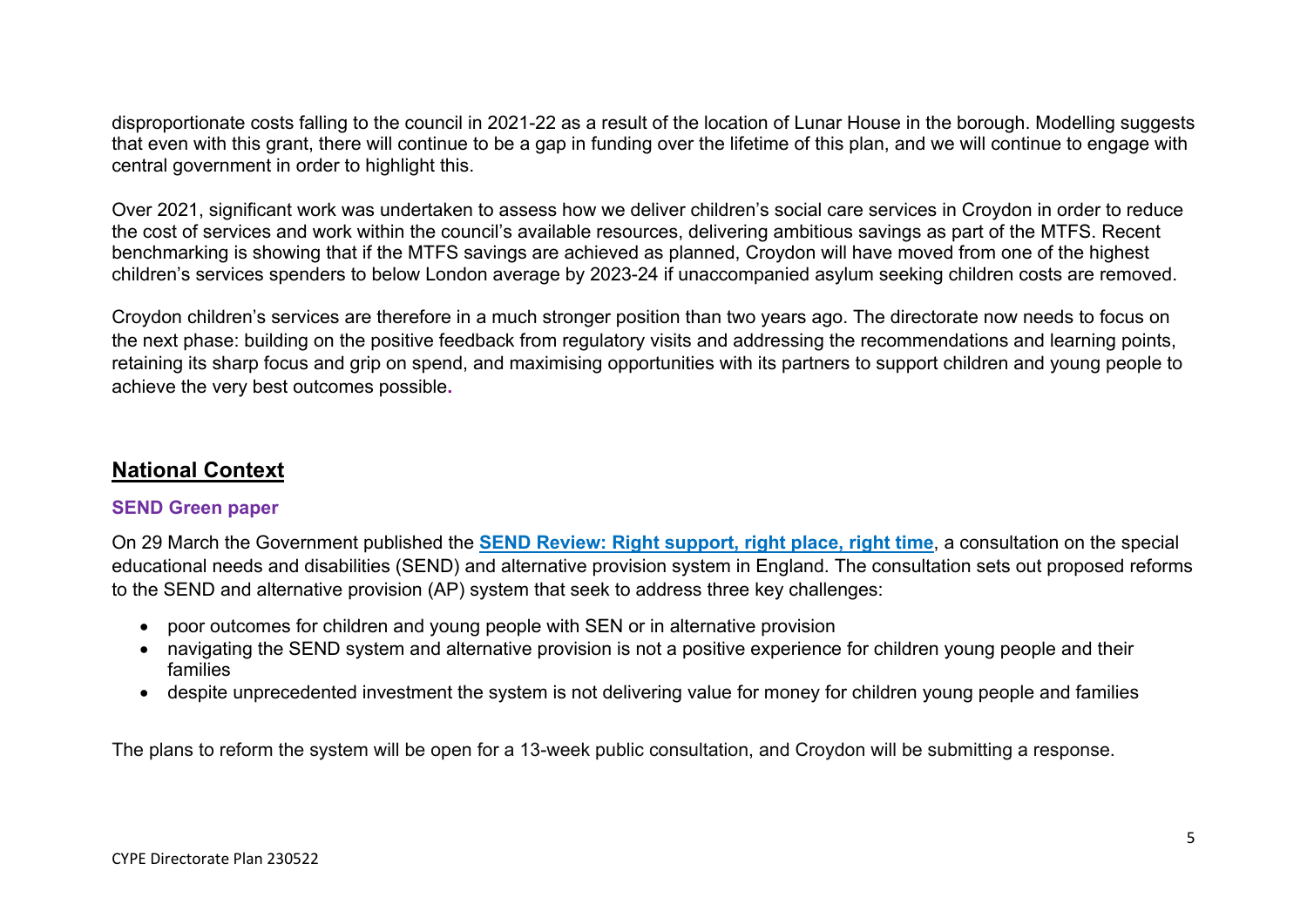#### **Schools White Paper**

On 28 March the Government published the **['Opportunity](https://www.gov.uk/government/publications/opportunity-for-all-strong-schools-with-great-teachers-for-your-child) for all Strong schools with great teachers for your child'** White Paper. The White Paper sets out proposed reforms to the education system focussed on providing an excellent teacher for every child, delivering high standards of curriculum, behaviour and attendance, targeted support for every child that needs it and; a stronger and fairer school system.

The Schools White Paper sets out a series of new measures to support the delivery of these ambitions, including:

- Schools will offer a minimum school week of 32.5 hours by September 2023
- Ofsted will inspect every school by 2025, including the backlog of 'outstanding' schools that haven't been inspected for many years
- By 2030 all children will benefit from being taught in a school in, or in the process of joining, a strong multi-academy trust, which will help transform underperforming schools and deliver the best possible outcomes for children
- At least £100m to put the Education Endowment Foundation on a long-term footing so they can continue to evaluate and spread best practice in education across the country
- Councils will be able to form and run Multi-Academy Trusts under the provision of this White Paper.

#### **Health White Paper - Joining up Care for People, Places and Populations**

The Health White Paper Joining up care for people, places and [populations](https://assets.publishing.service.gov.uk/government/uploads/system/uploads/attachment_data/file/1055687/joining-up-care-for-people-places-and-populations-web-accessible.pdf) , sets out the government's proposals for health and care integration

Integrated care is about giving people the support they need, joined up across local councils, the NHS, and other partners. It removes traditional divisions between hospitals and family doctors, between physical and mental health, and between NHS and council services. In the past, these divisions have meant that too many people experienced disjointed care.

Integrated care systems (ICSs) are new partnerships between the organisations that meet health and care needs across an area, to coordinate services and to plan in a way that improves population health and reduces inequalities between different groups.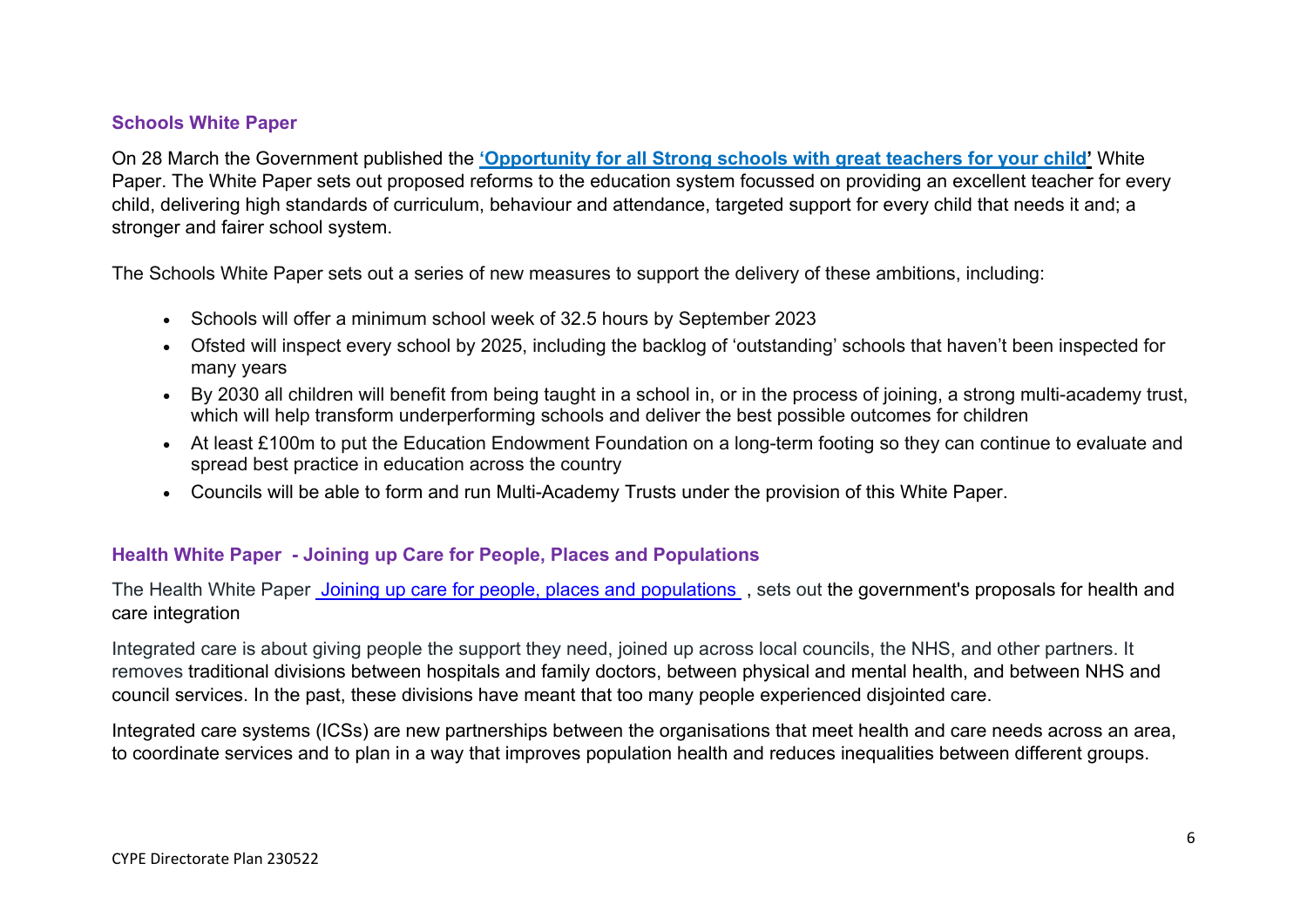We are moving to an ICS from July. This will mean that the CCG ceases to exist and instead we plan and co-ordinate these services through the Integrated Care System. This will impact on commissioning, which is an integrated team, with changes expected from April 2023. This will be an opportunity to develop an integrated approach to meeting the needs of children and young people.

#### **Children's Social Care: National Reviews**

In May 2022 the Independent Review of Children's Social Care and the National Child Safeguarding Practice Review Panel's review into the deaths of Arthur Labinjo-Hughes and Star Hobson were published. The content of and recommendations contained within these reviews will take some time for local and national social care systems to consider and digest, both individually and as a profession. Opportunities to reflect and discuss in depth what the recommendations mean for Croydon and explore what they will mean for the children, young people and families who are at the centre of our work are being created. Both reviews represent an important opportunity to shape a new future for children's social care and will shape the further development of this Directorate Plan.

The Independent Care Review report can be found [here](https://childrenssocialcare.independent-review.uk/final-report/)

The National Child Safeguarding Practice Review Panel's report can be found [here](https://assets.publishing.service.gov.uk/government/uploads/system/uploads/attachment_data/file/1078488/ALH_SH_National_Review_26-5-22.pdf)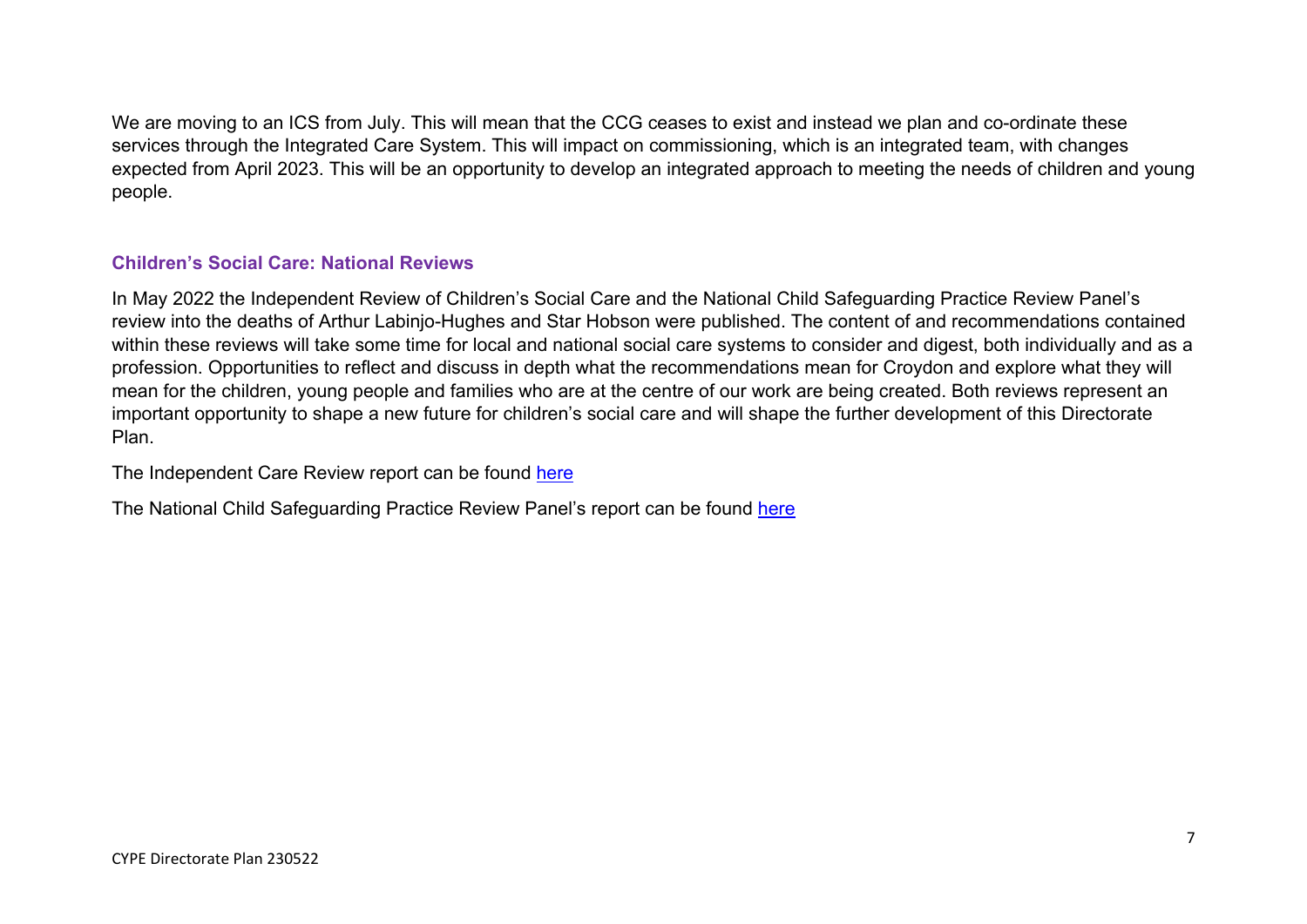# **DIRECTORATE PLAN**

This is the high-level CYPE Directorate plan. The details that underpin these high-level actions can be found in the relevant service plans

| <b>Theme: Service transformation and redesign</b>                                                                                                                                                                                                                                                                                                    |                       |                   |                                                                                                                                                                                                                                                                           |  |
|------------------------------------------------------------------------------------------------------------------------------------------------------------------------------------------------------------------------------------------------------------------------------------------------------------------------------------------------------|-----------------------|-------------------|---------------------------------------------------------------------------------------------------------------------------------------------------------------------------------------------------------------------------------------------------------------------------|--|
| Action                                                                                                                                                                                                                                                                                                                                               | Lead                  | <b>Timeframe</b>  | <b>Expected outcome</b>                                                                                                                                                                                                                                                   |  |
| Develop a Family Hub model which<br>integrates Children's Centre functions with<br>earlier help for children and young people                                                                                                                                                                                                                        | <b>Shelley Davies</b> | <b>March 2023</b> | Families are able to access a wide range<br>of support and earlier interventions                                                                                                                                                                                          |  |
| Extend the locality SEND support model<br>across the borough                                                                                                                                                                                                                                                                                         | <b>Shelley Davies</b> | <b>March 2023</b> | More children and young people with<br>SEND are educated in schools in the<br>borough (mainstream?)                                                                                                                                                                       |  |
| Co-produce and publish our Early Years<br>Strategy along with a plan to translate it into<br>action.                                                                                                                                                                                                                                                 | <b>Shelley Davies</b> | December 2022     | More children achieve the best possible<br>health, wellbeing and education<br>outcomes from pre-conception to age 5                                                                                                                                                       |  |
| Developing Young Croydon to provide an<br>integrated and holistic response to service<br>delivery, ensuring easy access to a range of<br>interventions. Helping young people at an<br>earlier stage, working systemically and<br>collaboratively to keep families together<br>safely whilst preventing young people from<br>entering the care system | Roisin Madden         | <b>March 2023</b> | Young people will remain living at home<br>with their families safely, whilst being<br>supported by appropriate services;<br>leading to reductions in serious youth<br>violence, young people open to the<br>Youth Offending Service and young<br>people coming into care |  |
| Transform early help in Croydon to deliver<br>innovative services and achieve value for<br>money                                                                                                                                                                                                                                                     | <b>Kerry Crichlow</b> | December 2022     | Families access the right support at the<br>right time and referrals for statutory<br>assessment support and intervention<br>reduce                                                                                                                                       |  |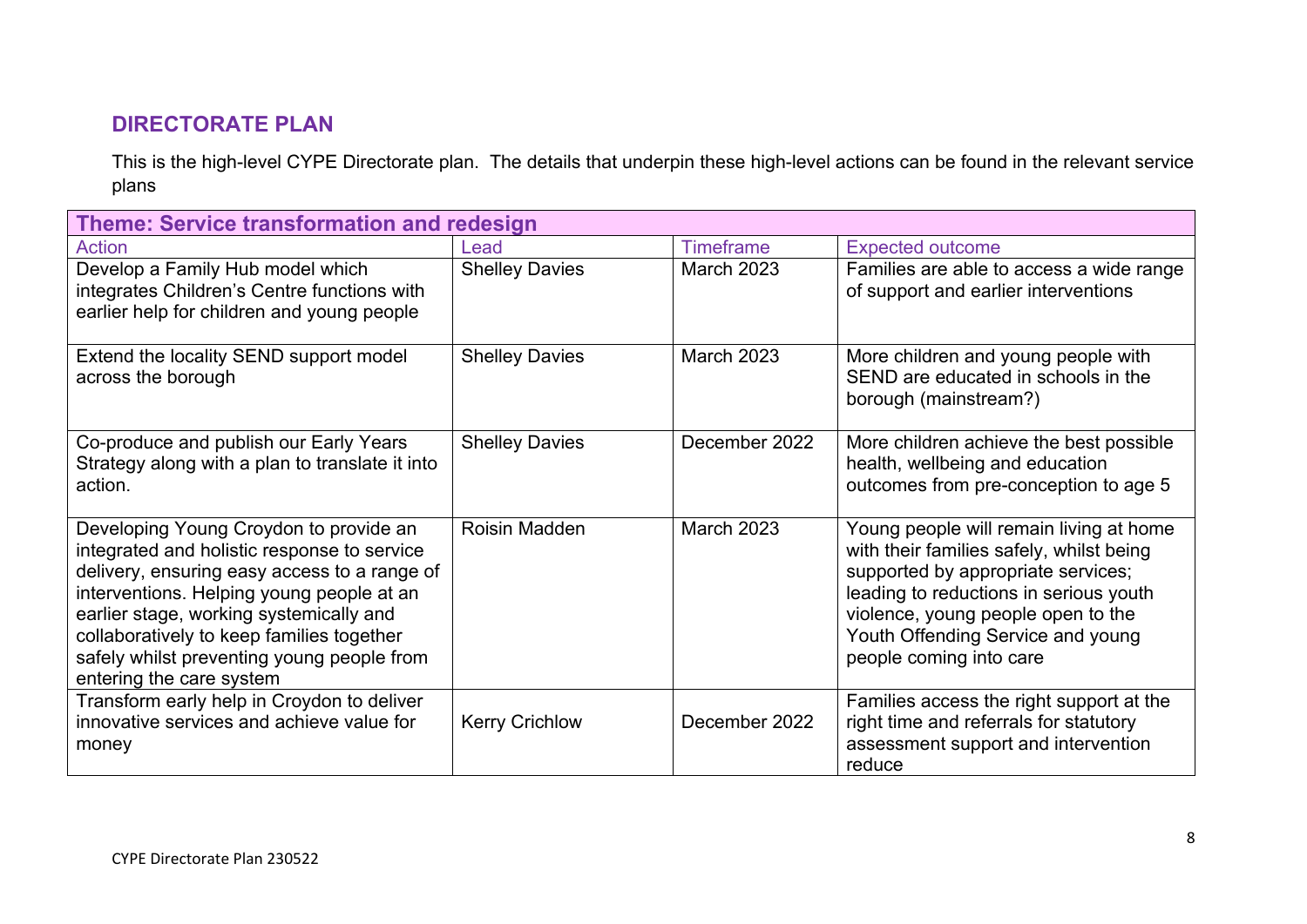| Review the Children's Social Care Front            | Roisin Madden | August 2022 | Families receive appropriate support at   |
|----------------------------------------------------|---------------|-------------|-------------------------------------------|
| Door to optimise triaging and signposting          |               |             | the right time. Potentially reduced costs |
| to other preventative services where this is a $ $ |               |             | as more children are signposted into      |
| better option for the child than referral into     |               |             | support other than children's social care |
| social care.                                       |               |             | where this is appropriate.                |

| <b>Theme: Working in Partnership</b>                                                                                              |                       |                  |                                                                                                                                                                                |  |
|-----------------------------------------------------------------------------------------------------------------------------------|-----------------------|------------------|--------------------------------------------------------------------------------------------------------------------------------------------------------------------------------|--|
| <b>Action</b>                                                                                                                     | Lead                  | <b>Timeframe</b> | <b>Expected outcome</b>                                                                                                                                                        |  |
| Work across the council and with our partners<br>to develop a one council response to reduce<br>serious youth violence in Croydon | Debbie Jones          | On going         | There is a reduction in serious youth<br>violence in Croydon with a joined-up<br>system of response, reduced<br>duplication, and improved use of<br>resource and opportunities |  |
| Work with schools to develop and agree an<br>Education Partnership across the borough                                             | <b>Shelley Davies</b> | December 2022    | A well-developed and appropriate traded<br>services offer to schools that is cost<br>neutral to LBC                                                                            |  |
| Support and enable the partnership review of<br>the overall effectiveness of the CSCP                                             | <b>Kerry Crichlow</b> | <b>July 2022</b> | The Partnership is able to evaluate<br>itself, draw its conclusions and address<br>recommendations for change                                                                  |  |

| Theme: Ensuring all children and young people can develop, learn and be inspired |                                              |                |                                                                                                                        |  |  |
|----------------------------------------------------------------------------------|----------------------------------------------|----------------|------------------------------------------------------------------------------------------------------------------------|--|--|
| Action                                                                           | <b>Expected outcome</b><br>Timeframe<br>Lead |                |                                                                                                                        |  |  |
| Review the Fair Access Panel processes                                           | <b>Shelley Davies</b>                        | September 2022 | Ensure all local schools are engaged in a<br>Fair Access process which has been<br>developed and agreed by the schools |  |  |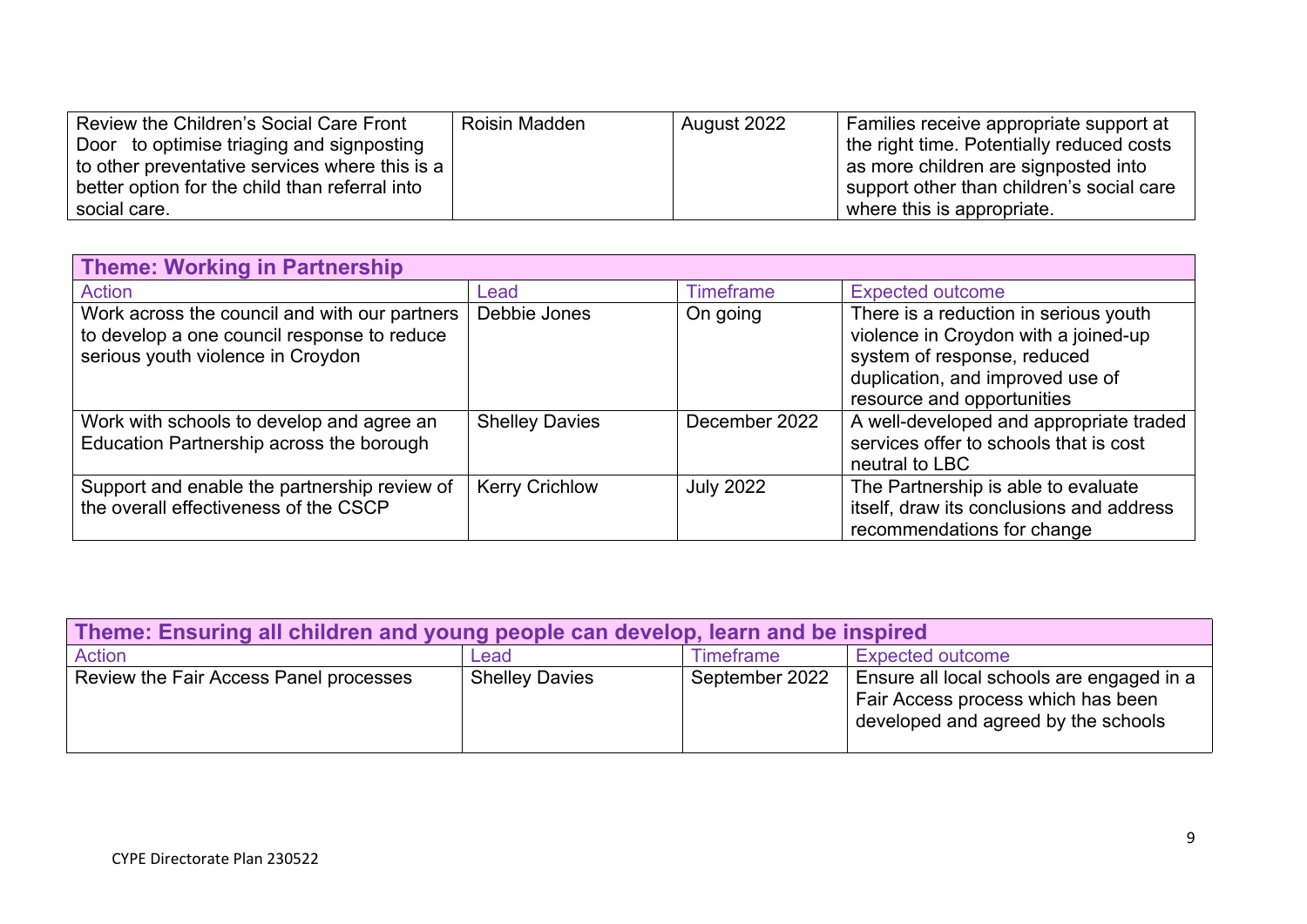|                                                         |                       |                | Reducing the number of managed pupil<br>moves which take place outside of the<br>agreed process                            |
|---------------------------------------------------------|-----------------------|----------------|----------------------------------------------------------------------------------------------------------------------------|
| Agree data sharing across education<br>provision        | <b>Shelley Davies</b> | September 2022 | Improved quality of local management<br>information and reducing safeguarding<br>risks                                     |
| Develop and extend the use of Team Around<br>the School | <b>Shelley Davies</b> | September 2022 | Better shared oversight of vulnerable<br>pupils by strengthening schools<br>awareness and access to appropriate<br>support |

| <b>Theme: Quality Assurance and Challenge</b>                                                                                   |                       |                  |                                                                                                                               |  |
|---------------------------------------------------------------------------------------------------------------------------------|-----------------------|------------------|-------------------------------------------------------------------------------------------------------------------------------|--|
| Action                                                                                                                          | Lead                  | <b>Timeframe</b> | <b>Expected outcome</b>                                                                                                       |  |
| Ensure thorough inspection and regulator<br>visit readiness across the directorate                                              | <b>Kerry Crichlow</b> | Ongoing          | The Directorate has an accurate assessment<br>of its strengths and weaknesses and sound<br>plans in place to address          |  |
| Ensure inspection recommendation<br>responses are tracked and appropriately<br>evidenced                                        | <b>Kerry Crichlow</b> | Ongoing          | Service improvement includes the evidence<br>to address recommendations                                                       |  |
| Establish refreshed governance to monitor<br>and provide robust challenge to performance<br>and practice across the directorate | <b>Kerry Crichlow</b> | <b>July 2022</b> | Performance and practice challenges are<br>identified and mitigated at an early stage,<br>successes are celebrated and shared |  |
| Deploy data insights to shape interventions<br>and track the impact of services                                                 | <b>Kerry Crichlow</b> | September 2022   | A robust evidence base for the impact of<br>services                                                                          |  |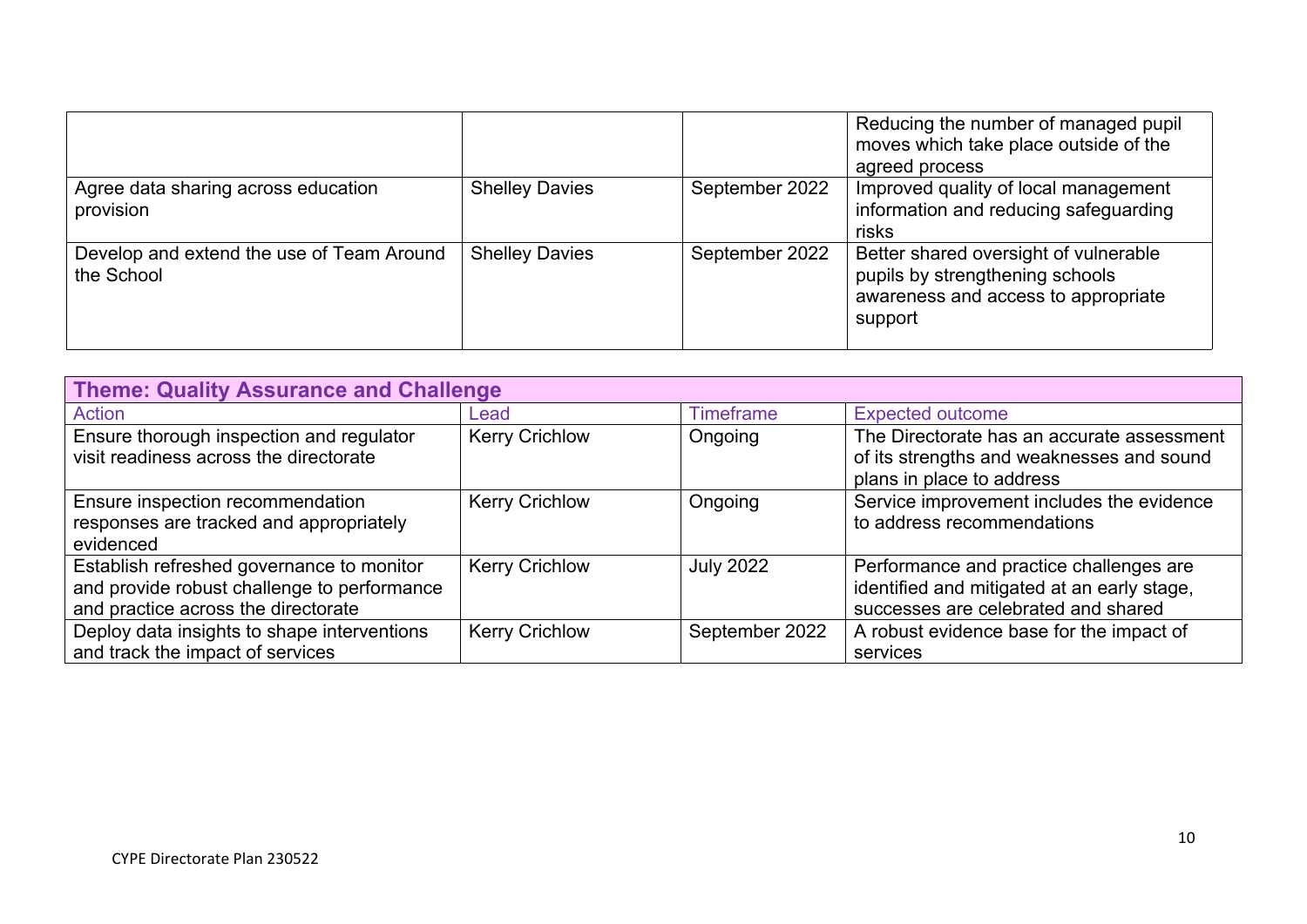| Theme: Listening to the Voices of Children and Young People                                                                                    |               |                  |                                                                                        |  |
|------------------------------------------------------------------------------------------------------------------------------------------------|---------------|------------------|----------------------------------------------------------------------------------------|--|
| Action                                                                                                                                         | Lead          | <b>Timeframe</b> | <b>Expected outcome</b>                                                                |  |
| Establish a Voice of the Child working group<br>across the CYPE Directorate to listen to<br>feedback and engage with CYP and their<br>families | Roisin Madden | March 2023       | CYP voices are heard, and shape and<br>inform service development and<br>commissioning |  |

| <b>Theme: Valuing our Workforce</b>                                                                                                                                                                      |                       |                  |                                                                                                                                                                                                 |  |
|----------------------------------------------------------------------------------------------------------------------------------------------------------------------------------------------------------|-----------------------|------------------|-------------------------------------------------------------------------------------------------------------------------------------------------------------------------------------------------|--|
| <b>Action</b>                                                                                                                                                                                            | Lead                  | <b>Timeframe</b> | <b>Expected outcome</b>                                                                                                                                                                         |  |
| Engage with and listen to our workforce,<br>recognising the diversity of our workforce<br>and the value that brings, and working<br>towards ensuring equality of opportunity for<br>all members of staff | Debbie Jones          | Ongoing          | Continued engagement and<br>communication to ensure our workforce<br>feels able to raise difficult issues and<br>more feel happy and proud to work in<br><b>Croydon CYPE Directorate</b>        |  |
| Develop a directorate approach to recruiting<br>and retaining staff, particularly in hard to<br>recruit, specialist disciplines                                                                          | <b>Kerry Crichlow</b> | September 2022   | An increasingly stable, dedicated<br>workforce by reducing reliance on<br>agency staff and the costs associated<br>with this. Each permanent recruit will<br>represent a saving to the Council. |  |

| Theme: Ensuring value for the Croydon pound                                                     |                       |                  |                                                                              |  |
|-------------------------------------------------------------------------------------------------|-----------------------|------------------|------------------------------------------------------------------------------|--|
| Action                                                                                          | Lead                  | <b>Timeframe</b> | <b>Expected outcome</b>                                                      |  |
| Develop and implement a robust approach to<br>benchmarking services for cost and volume         | <b>Kerry Crichlow</b> | September 2022   | Assurance on quality and value for<br>money of services                      |  |
| Implement our plan to increase the number of<br>foster carers employed by the council, enabling | Roisin Madden         | Ongoing          | Cost reduction in IFA employed foster<br>carers, and a stronger foster carer |  |